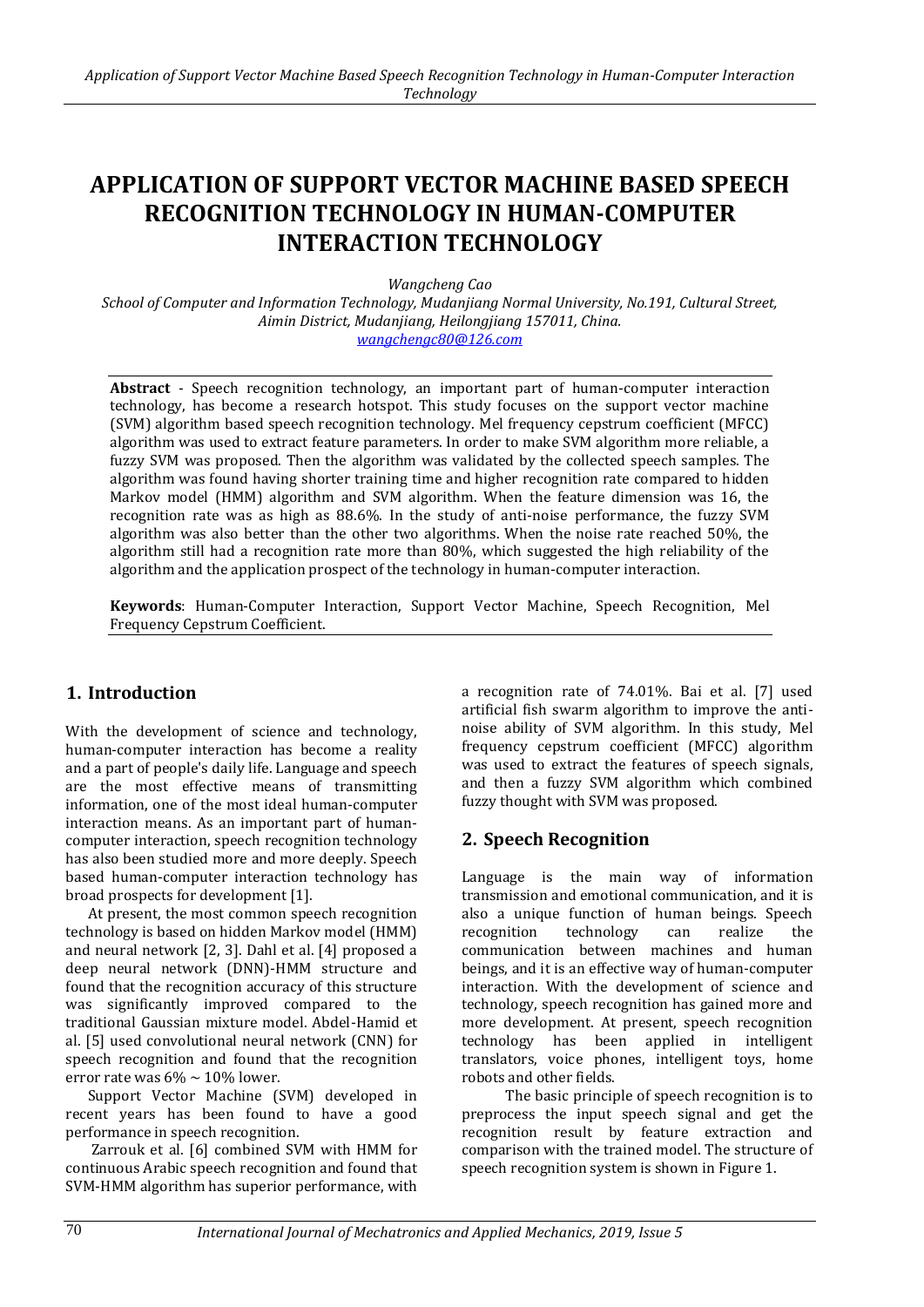

*system*

### **3. Extraction of Feature Parameters**

Feature extraction of speech signal can judge unknown speech according to the characteristics of different speeches, and the extracted feature parameters should fully represent the characteristics of the speech. The characteristic parameters of speech signal are time domain and frequency domain. The frequency domain includes linear prediction coefficient, LPC cepstrum coefficient (LPCC), MFCC and so on [8, 9]. MFCC is simple and discriminative, so MFCC was chosen as the characteristic parameter in this paper.

The relationship between Mel frequency and actual frequency is:

$$
f_{mel} = 2529 \lg(1 + f/700)
$$

where  $f_{mel}$  stands for Mel frequency and  $f$  stands for actual frequency.

In MFCC algorithm, signal frequency axis needed to be converted to Mel scale, and the computational process was as follows.

Data were preprocessed by continuous subsection, and speech signals were processed by framing and [windowing.](file:///C:/Program%20Files/Youdao/Dict/8.3.1.0/resultui/html/index.html#/javascript:;)

The time domain signal  $x(m)$  obtained after preprocessing was filled up with 0 to be a sequence whose length was N, and discrete short time Fourier transform was performed to obtain linear frequency spectrum  $X(j)$  .

The square of frequency spectrum amplitude was calculated to obtain signal energy spectrum.

A triangular filter was constructed. The output spectrum of al[l frequency](file:///C:/Program%20Files/Youdao/Dict/8.3.1.0/resultui/html/index.html#/javascript:;) [bands](file:///C:/Program%20Files/Youdao/Dict/8.3.1.0/resultui/html/index.html#/javascript:;) was obtained through band-pass filtering. Mel frequency scales was aligned evenly to obtain the middle frequency of the triangular band-pass filter. The output of the triangular filter was:

$$
n(i) = \sum_{j=l(i)}^{h(i)} H_i(j) |X(j)|^2
$$
  
\n
$$
i = 1, 2, \dots, L
$$
  
\n
$$
H_i(j) = \begin{cases} \frac{j - l(i)}{c(i) - l(i)} & l(i) \le j \le c(i) \\ \frac{h(i) - j}{h(i) - c(i)} & c(i) \le j \le h(i) \end{cases}
$$

where  $l(i)$ ,  $c(i)$  and  $h(i)$  stands for the lower limit, central and upper limit frequency of the filter respectively, L stands for the number of filters, and

 $H_i(j)$  stands for the filter.

MFCC could be calculated using

$$
C_m = \sum_{i=1}^{L} \log n(i) \cos[\pi m(i-0.5)/L] \, m = 1, 2, \cdots, \frac{L}{2}
$$

#### **4. SVM**

#### **SVM Algorithm**

If there was a training sample set  $\{(x_1, y_1), (x_2, y_2), \cdots, (x_N, y_N)\}\$ , where  $x_i \in X$ ,  $y_i \in Y = \{1, -1\}$ . If there existed  $g(x) = w \cdot x + b$  and linear [discrimination](file:///C:/Program%20Files/Youdao/Dict/8.3.1.0/resultui/html/index.html#/javascript:;) [function](file:///C:/Program%20Files/Youdao/Dict/8.3.1.0/resultui/html/index.html#/javascript:;) was  $g(x) = w \cdot x + b$ , then the classification interval was:  $d(w,b) = \min_{w \to x_i + b} \frac{w \cdot x_i + b}{w} = \max_{w \to x_i + b} \frac{w \cdot x_i + b}{w \cdot x_i + b} = \frac{1}{w \cdot x_i} = \frac{2}{w \cdot x_i}$  $-$  max  $\frac{w \cdot x_i + b}{\cdots} = \frac{1}{\cdots} - \frac{1}{\cdots}$  $=$  min  $\frac{w \cdot x_i +$ 

$$
\frac{1}{\{x_i | y_i = 1\}} - \frac{1}{|w|} - \frac{1}{\{x_i | y_i = 1\}} - \frac{1}{|w|} - \frac{1}{|w|} - \frac{1}{|w|} - \frac{1}{|w|}
$$

 $y_i$   $[y_i^j(w \cdot x_i) + b] \ge 0, i = 1, 2, \dots, N$ and the classification interval was the maximum, then it was the optimal classification surface.

Linearly separable SVM could be rewritten into an optimization problem.

$$
\begin{cases}\n\min \frac{\|w\|}{2} \\
st. \quad (y_i(w \cdot x_i) + b) - 1 \ge 0, i = 1, 2, \cdots, N\n\end{cases}
$$

where  $W$  and  $b \in R$ ,  $X_n \in R^M$  stand for characteristic vectors, and  $y_n \in (-1,1)$  stands for the value of affiliated category. Lagrangian multiplier was used for solution, and the problem could be written as:

$$
w(\alpha) = \frac{1}{2} \sum_{i,j=1}^n \alpha_i \alpha_j y_i y_j (x_i \cdot x_j) - \sum_{i=1}^n \alpha_i
$$

where  $\alpha_i$  refers to Lagrangian multiplier.

$$
f(x) = \text{sgn}(\sum_{i=1}^{n} \alpha_i y_i(x_i \cdot x) + b)
$$

The final classification function was:

$$
f(x) = \operatorname{sgn}(\sum_{i=1}^{n} \alpha_i y_i (x_i \cdot x) + b)
$$

If it is linearly inseparable, then slack variable  $\zeta$ was introduced. The objective function was: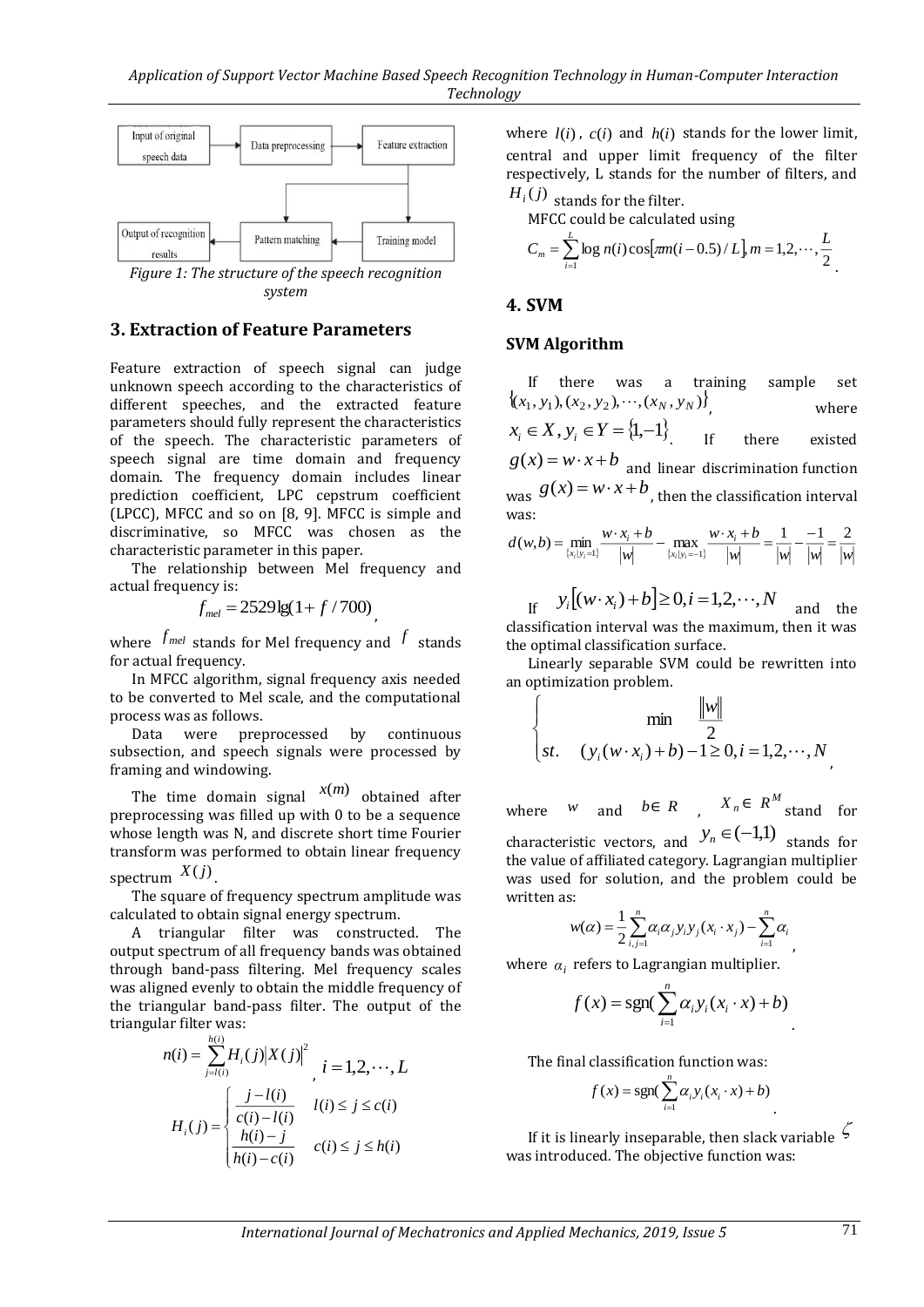$$
\begin{cases}\n\min \frac{\|w\|^2}{2} + C \sum_{i=1}^N \zeta_i \\
y_i[(w \cdot x_i) + b] \ge 1 - \zeta & i = 1, 2, \cdots, N \\
\zeta \ge 0 & ,\n\end{cases}
$$

where C stands for penalty factor.

$$
w(\alpha) = \frac{1}{2} \sum_{i,j=1}^{n} \alpha_i \alpha_j y_i y_j K(x_i - x_j) \sum_{i=1}^{n} \alpha_i
$$

obtained through solution based on Lagrangian multiplier, where  $K(x_i, x_j)$  stands for kernel function. The final classification function was

$$
f(x) = sgn(\sum_{i=1}^{n} \alpha_i y_i K(x_i - x) + b)
$$

**Common kernel function**

Linear kernel function was:

$$
K(x, x_i) = x \cdot x_i
$$

Polynomial Kernel Function was:

$$
K(x, x_i) = [(x \cdot x_i) + 1]^p
$$

,

where P stands for number of polynomial order.

Radial basis kernel function was:

$$
K(x, x_i) = \exp(-\frac{\|x - x_i\|^2}{\sigma^2})
$$

Different kernel functions will affect the classification performance of SVM. It was found that radial basis kernel function had a good performance. Therefore radial basis kernel function was selected in this study.

#### **Fuzzy SVM**

To further improve the recognition performance of SVM, fuzzy thought was combined with SVM to be a fuzzy SVM.

For decision function 
$$
D_i = \sum_{i=1}^{n} a_i y_i K(x_i, x) + b
$$
, input

vector x was classified as:  

$$
x_i \in \begin{cases} Class1, D_i(x) = 1\\ Class2, D_i(x) = -1 \end{cases}
$$

If the decision function of class i and j was  $D_{ij}(x) = w_{ij}^T x + b_{ij}$  and moreover  $D_{ij}(x) = -D_{ji}(x)$ , then

$$
D_i(x) = \left(\sum_i sign(D_{ij}(x))\right)
$$

vector X belonged to class  $\arg \max_{i=1,2,\cdots n} D_i(x)$ 

If  $D_{ij}(x) \ge 1$  or  $D_{ij}(x) \le 1$ , x completely belonged to class i or j. If  $1 < D_{ij}(x) < 1$ , then it meant degree of association between x and class i and j, and degree of membership was the linear function of  $D_{ij}(x)$ .

.

$$
m_i = f(D_{ij}(x)) = \begin{cases} 1, D_{ij}(x) \ge 1 \text{ or } D_{ij}(x) \le -1 \\ |D_{ij}(x)|, -1 < D_{ij}(x) < 1 \end{cases}
$$

### **5. Application of SVM Based Speech Recognition**

#### **Speech recognition system**

In the speech recognition system designed in this study, the collected speech signals were preprocessed by pre-emphasis and endpoint detection, features of speech signals were extracted using MFCC algorithm, and the extracted feature parameters were taken as the input of fuzzy SVM for training and recognition.

#### **Collection and preprocessing of speech samples**

Voice of 6males and 6 females was recorded via computer sound card in a laboratory. Everyone read 50 words thrice, and totally 1800 speech samples were obtained, among which, 1000 samples were taken as training samples and 800 as testing samples.

Transfer function  $H(z) = 1 - \mu z^{-1}$  was used in the pre-emphasis process of samples, where  $\mu$  stands for pre-emphasis coefficient, 0.9375. The frame length of framing and windowing was 240 sampling points (30 ms), and the frame shift was 80 sampling points (10 ms). Hamming window was added. Then endpoint detection was performed using double threshold method through zero rate and short-time energy.

#### **Recognition results**

Firstly, SVM was used to analyze the recognition rate of MFCC algorithm. The order was set between 12 and 16. The recognition time and recognition rate are shown in Table 1.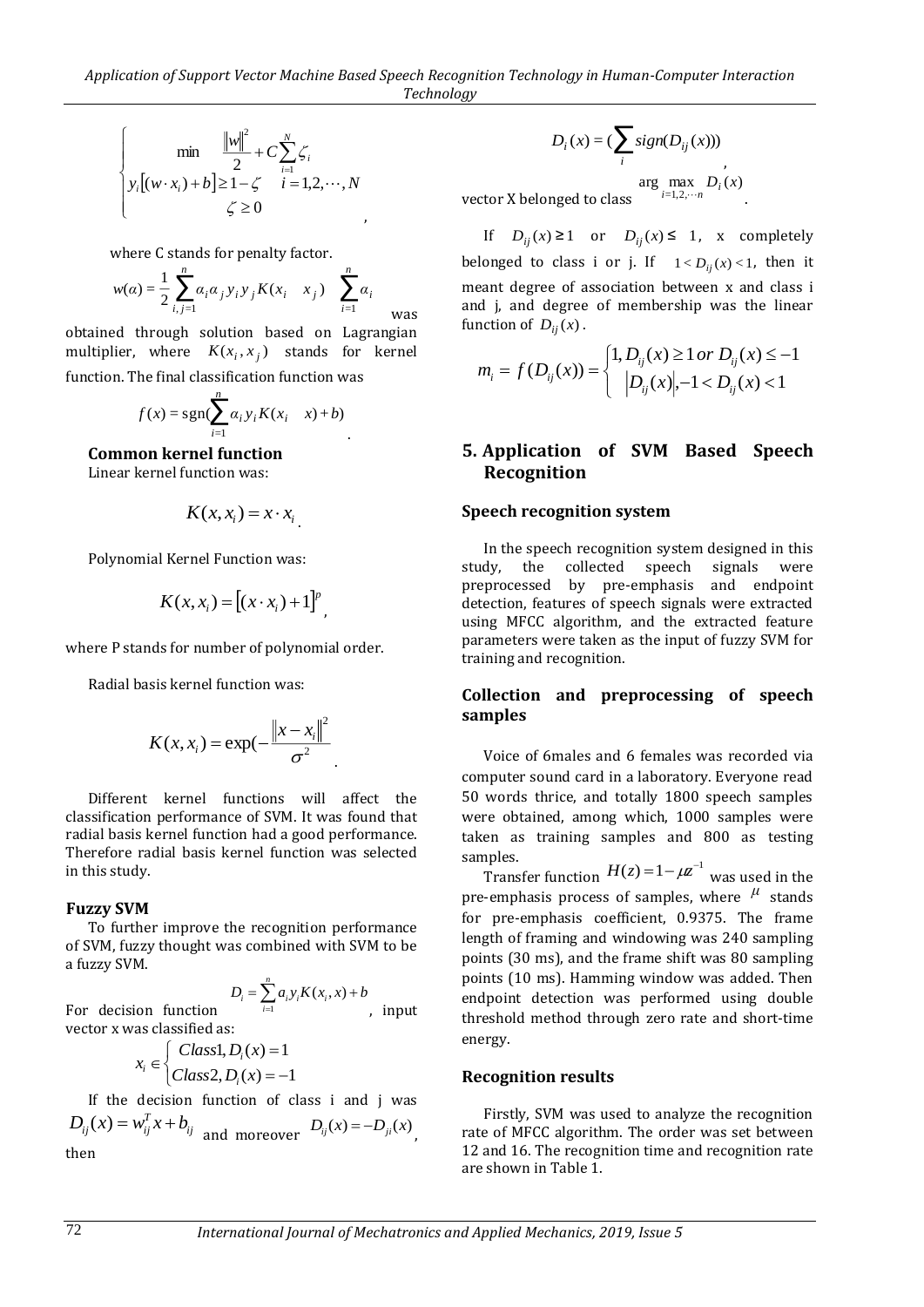| Feature                   | ,,<br>Order |       |       |       |       |  |
|---------------------------|-------------|-------|-------|-------|-------|--|
| dimension                 | 12          | 13    | 14    | 15    | 16    |  |
| Time $(s)$                | 16.03       | 16.24 | 16.35 | 16.76 | 16.89 |  |
| Recognition<br>rate $(%)$ | 80.1        | 82.1  | 83.6  | 85.7  | 88.6  |  |

*Table 1 The recognition time and rate of MFCC under different dimensions*

As shown in Table 1, the recognition rate of MFCC algorithm was above 80%; with the increase of dimension, the recognition time of MFCC algorithm increased, but the change was not obvious; the recognition rate of MFCC algorithm increased with the increase of dimension, but model parameters describing speech features also increased, which improved the difficulty of model establishment. Generally the dimension was set as 16.

In order to verify the reliability of this method, HMM, SVM and fuzzy support vector machine (FSVM) were used for speech recognition. The recognition results are shown in Table 2.

*Table 2 The recognition results of different algorithms*

|                         | <b>HMM</b> | <b>SVM</b> | <b>FSVM</b> |
|-------------------------|------------|------------|-------------|
| Recognition rate $(\%)$ | 92.3       | 94.2       | 97.8        |
| Training time (min)     | 5.2        |            | 0.8         |

As shown in Table 2, the recognition rate of the proposed FSVM algorithm was the highest, up to 97.8%, which was obviously better than the HMM algorithm and SVM algorithm. Moreover, the training time of the algorithm was also significantly shorter than the other algorithms, which showed that the algorithm had better recognition performance and high reliability.

In order to verify the anti-noise ability of the algorithm, uniformly distributed noises were added to the samples. The recognition results of the three algorithms under different noises are shown in Table 3.

| Table 3 The recognition results of different algorithms |  |
|---------------------------------------------------------|--|
| under different noises                                  |  |

| Noise<br>ratio | Recognition<br>effect | HMM  | <b>SVM</b> | <b>FSVM</b> |
|----------------|-----------------------|------|------------|-------------|
| 10%            | Recognition rate (%   | 87.2 | 90.1       | 96.3        |
|                | Training time (min)   | 7.3  | 4.1        | 1.8         |
| 20%            | Recognition rate (%   | 83.2 | 85.6       | 90.3        |
|                | Training time (min)   | 8.9  | 5.6        | 2.1         |
| 30%            | Recognition rate (%   | 78.6 | 80.1       | 88.7        |
|                | Training time (min)   | 9.7  | 6.2        | 2.9         |
| 50%            | Recognitio rate (%)   | 70.2 | 76.3       | 82.1        |
|                | Training time (min)   | 10.8 | 8.2        | 3.4         |

It can be noted from Table 3 that noise had a great influence on the recognition rate of the algorithm. With the increase of the noise ratio, the recognition rate of the algorithm decreased to some extent, and the training time increased. When the noise ratio was 50%, the recognition rate of HMM algorithm decreased to 70.2%, that of SVM algorithm was only 76.3%, and the recognition rate of FSVM algorithm kept above 80%. Although the training time increased, the recognition rate of HMM algorithm decreased to 70.2%. The HMM algorithm and SVM algorithm were still relatively short, indicating that FSVM algorithm remained a relatively good recognition rate even under the influence of noise.

## **6. Discussion**

About 75% of human daily communication is achieved through language. With the development of science and technology, how to realize the communication between people and computers has got more and more attentions, and human-computer interaction technology has been continuously developed [10]. Speech recognition can achieve simple man-machine interaction [11, 12]. Speech recognition technology has great potential for development and has application values in many fields, such as smart phone, smart home and smart robot.

Traditional speech recognition methods include HMM, Neural Network, etc. [13, 14]. SVM has been found to have better generalization performance and recognition efficiency and has been widely used in speech recognition. In order to further improve the recognition performance of SVM, various optimization was carried out. In this study, a FSVM was put forward based on fuzzy thought, which could further optimize the classification surface of SVM and significantly improve the anti-noise ability.

Feature extraction is an important part of speech recognition. The most commonly used feature parameters are LPCC and MFCC. LPCC is mostly used to extract the features of different speakers' pitches. MFCC based on hearing has better performance in speech recognition. Therefore, MFCC algorithm was selected to extract the features of speech signals. The performance of the system was verified. It was found that the recognition rate of the algorithm was more than 80% and the recognition time was shorter, suggesting the high feasibility of the algorithm.

Through the collection of different speech samples, this study compared the recognition effects of HMM, SVM and FSVM. It was found that FSVM had the highest recognition rate and the shortest recognition time under the same conditions, which verified the high reliability of the algorithm.

Noise often exists in actual speech recognition, and noise will greatly affect the accuracy of speech recognition [15, 16]. In order to verify the anti-noise ability of FSVM algorithm, the recognition effect was analyzed when the noise ratio was set as 10%, 20%,